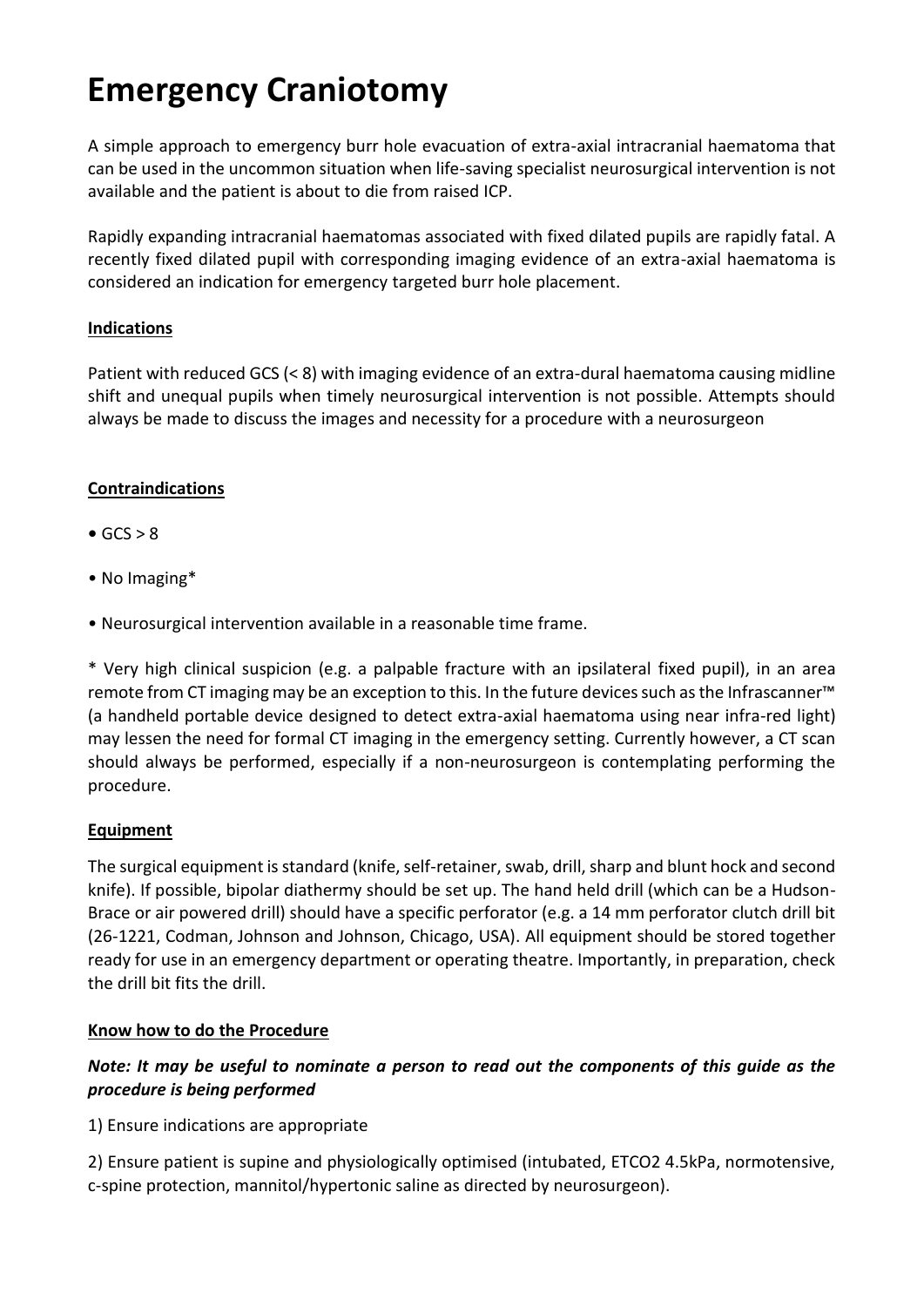3) Confirm position of haematoma on CT scan and be able to view images while performing procedure (Figure2). Mark the patients shoulder that corresponds to the side of the haematoma. Haematomas most commonly occur in the temporal region. Frontal, parietal, and rarely posterior fossa haematomas also occur. [\(Figure3.3\)](https://www.ncbi.nlm.nih.gov/pmc/articles/PMC3352313/figure/F3/) demonstrates the standard position of burr holes for each of these situations. These positions can be modified slightly in light of the scan. It is important that the burr hole is over the centre of the haematoma. Count down the number of slices from the top (and multiple by slice thickness) to the centre of the haematoma to calculate how many centimetres below the vertex the burr hole should be.





CT scan demonstrating an extradural haematoma.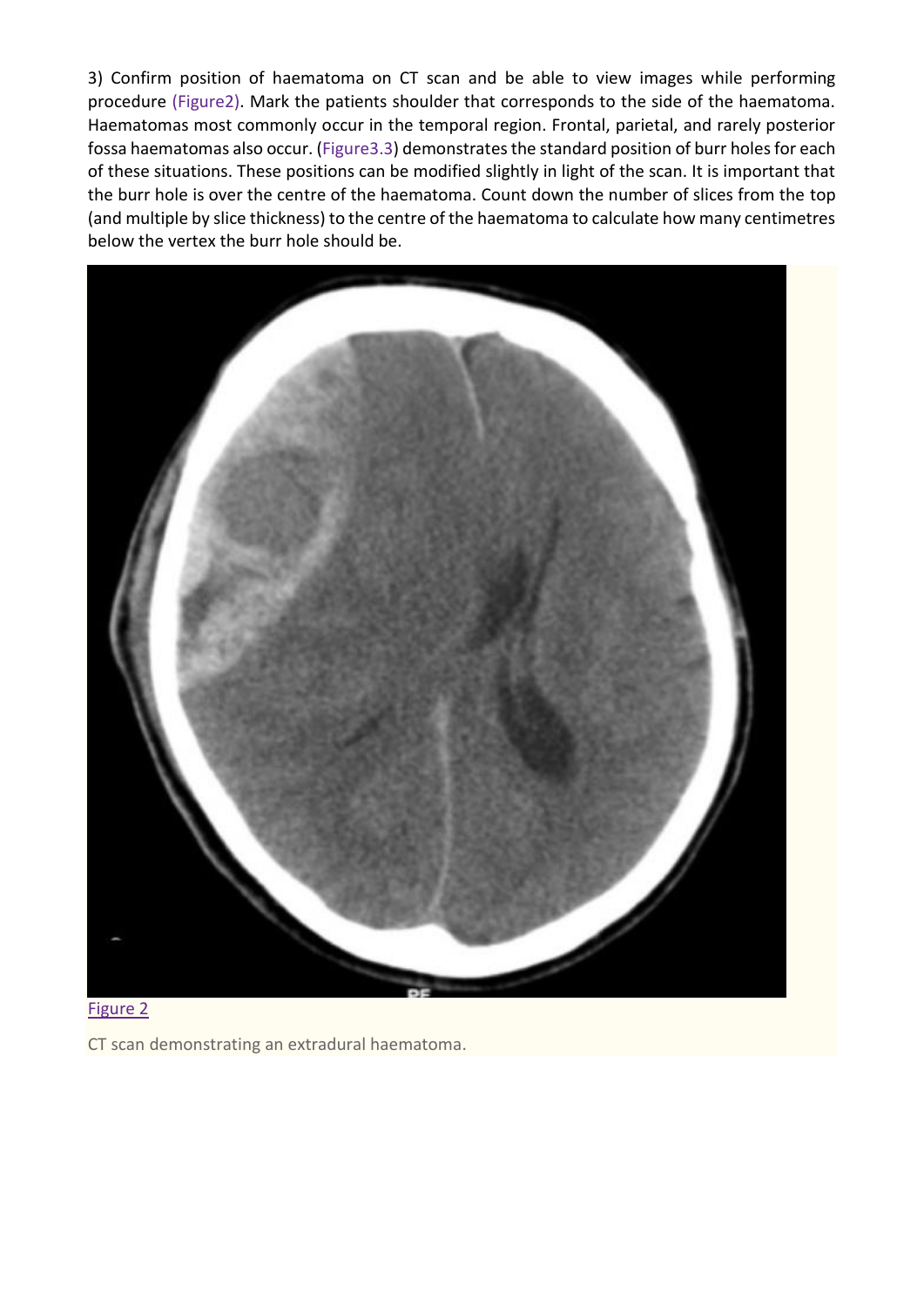

#### [Figure 3](https://www.ncbi.nlm.nih.gov/pmc/articles/PMC3352313/figure/F3/)

Diagram demonstrating position of standard burr holes (1, temporal (above zygoma), 2 frontal (over the coronal suture, approx 10 cm behind and in the mid-pupillary line) and 3 parietal (over the parietal eminence). CT Images correspond. A posterior fossa burr hole can be used in the extremely rare cases of posterior fossa extradural haematoma.). See text for indications, requirement for imaging and requirement for neurosurgical discussion. (Image adapted from Head Injuries p134, Mark Wilson Oxford Desk Reference of Trauma Ed Smith, Greaves and Porter 2011).

#### 4) Shave a strip of approximately 5 cm of hair where the burr hole is to be made.

5) Mark a 3 cm line of incision.

6) Clean the area with betadine/chlorhexidine.

7) Make an incision straight down to bone. Bleeding (e.g. from the superficial temporal artery) can be controlled with direct pressure while continuing the procedure.

8) Push the periosteum off the bone with knife/swab.

9) Insert self-retaining retractor.

10) Push down firmly with drill and start drilling keeping drill perpendicular to the skull. Ensure an assistant is holding the head still and ideally apply saline wash as you drill.

11) Keep going - do NOT stop (as this will disengage the clutch mechanism which can be difficult to re-engage manually).

12) Drill until the drill bit stops spinning. Remove drill.

13) Use a blunt hook to remove remaining bone fragments.